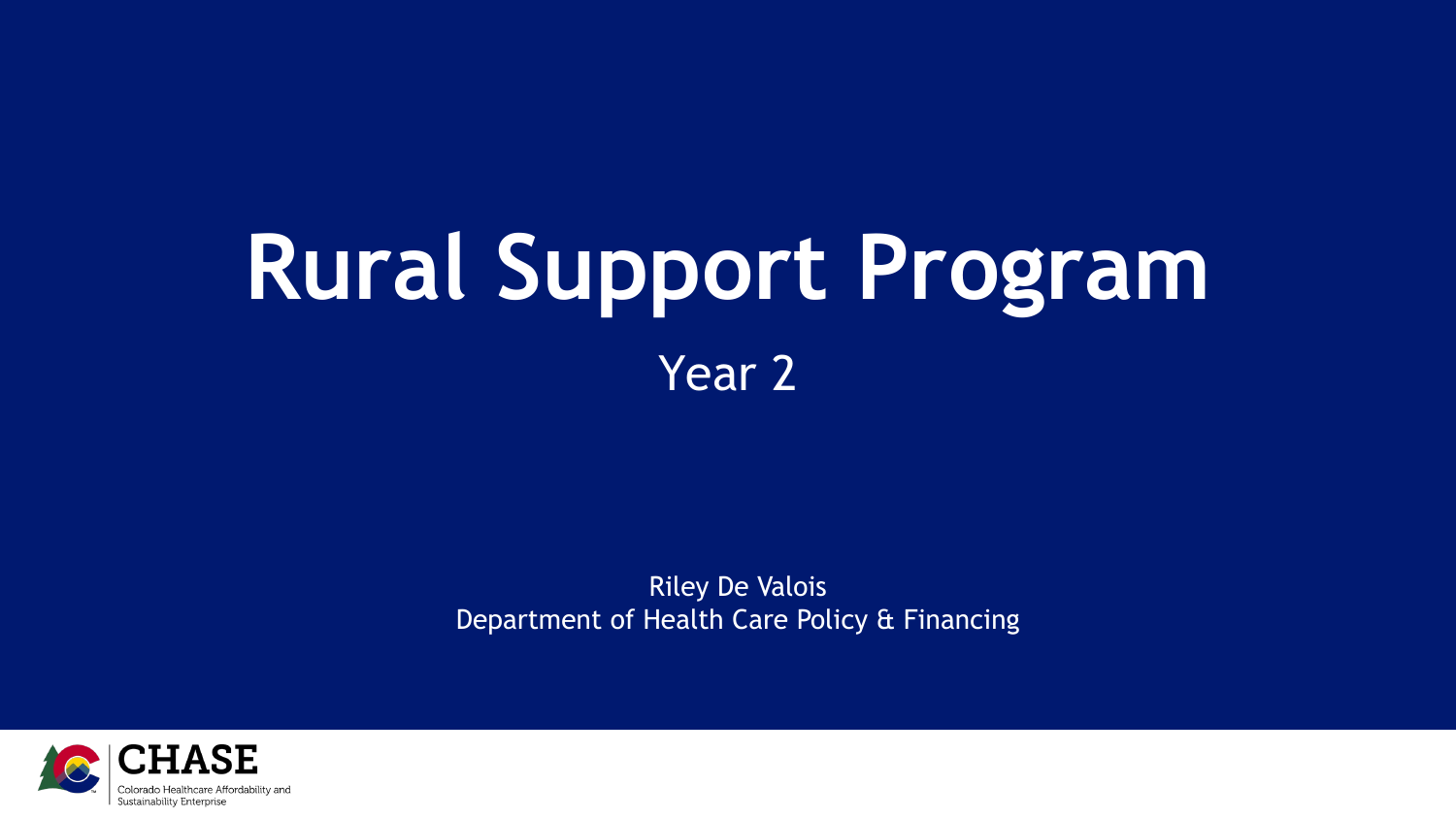### **Our Mission**

Improving health care equity, access and outcomes for the people we serve while saving Coloradans money on health care and driving value for Colorado.

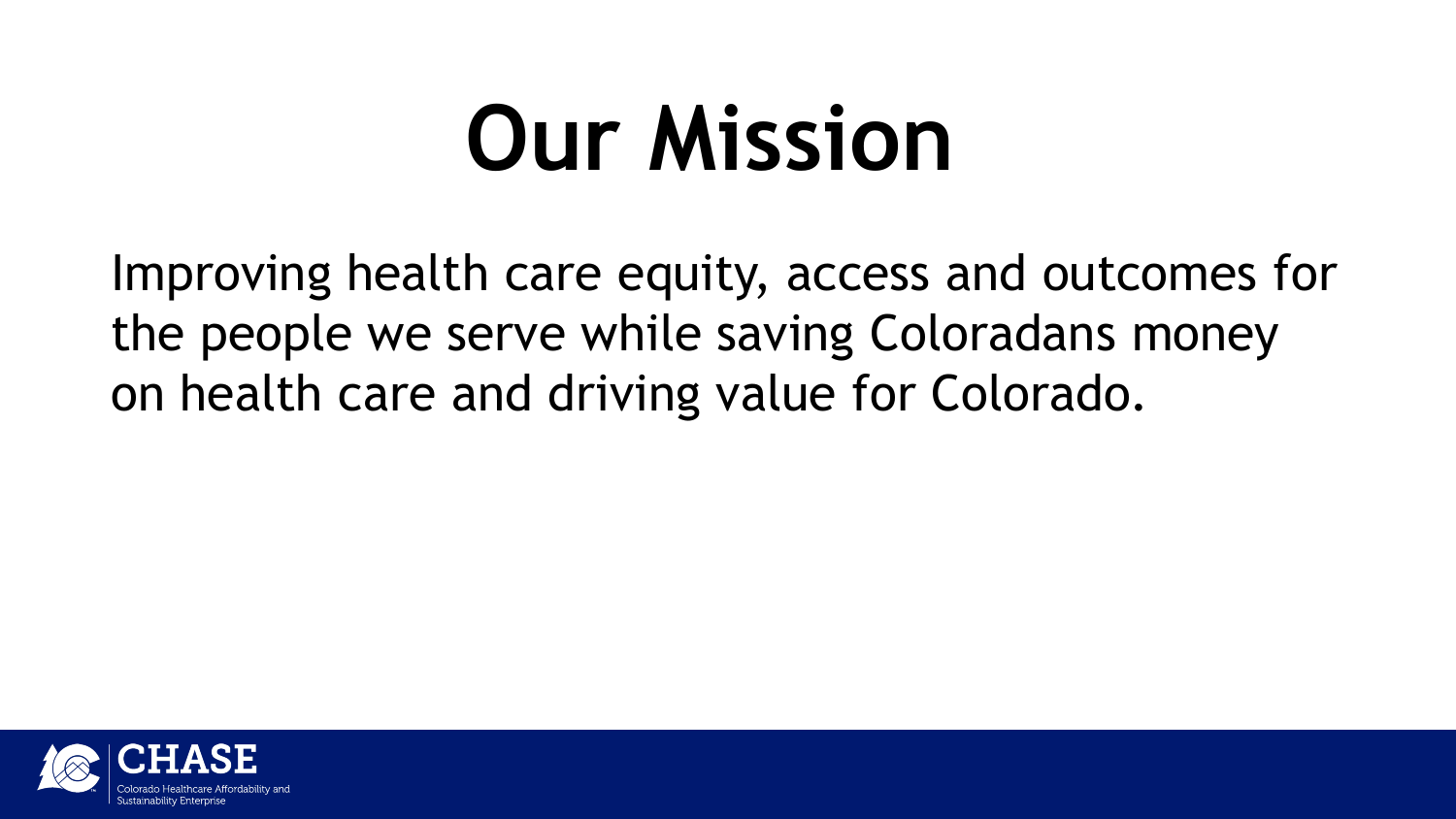## **Agenda**

- Introductions
- Overview of prior year attestation
- Attestation process for program year two
- Office hour

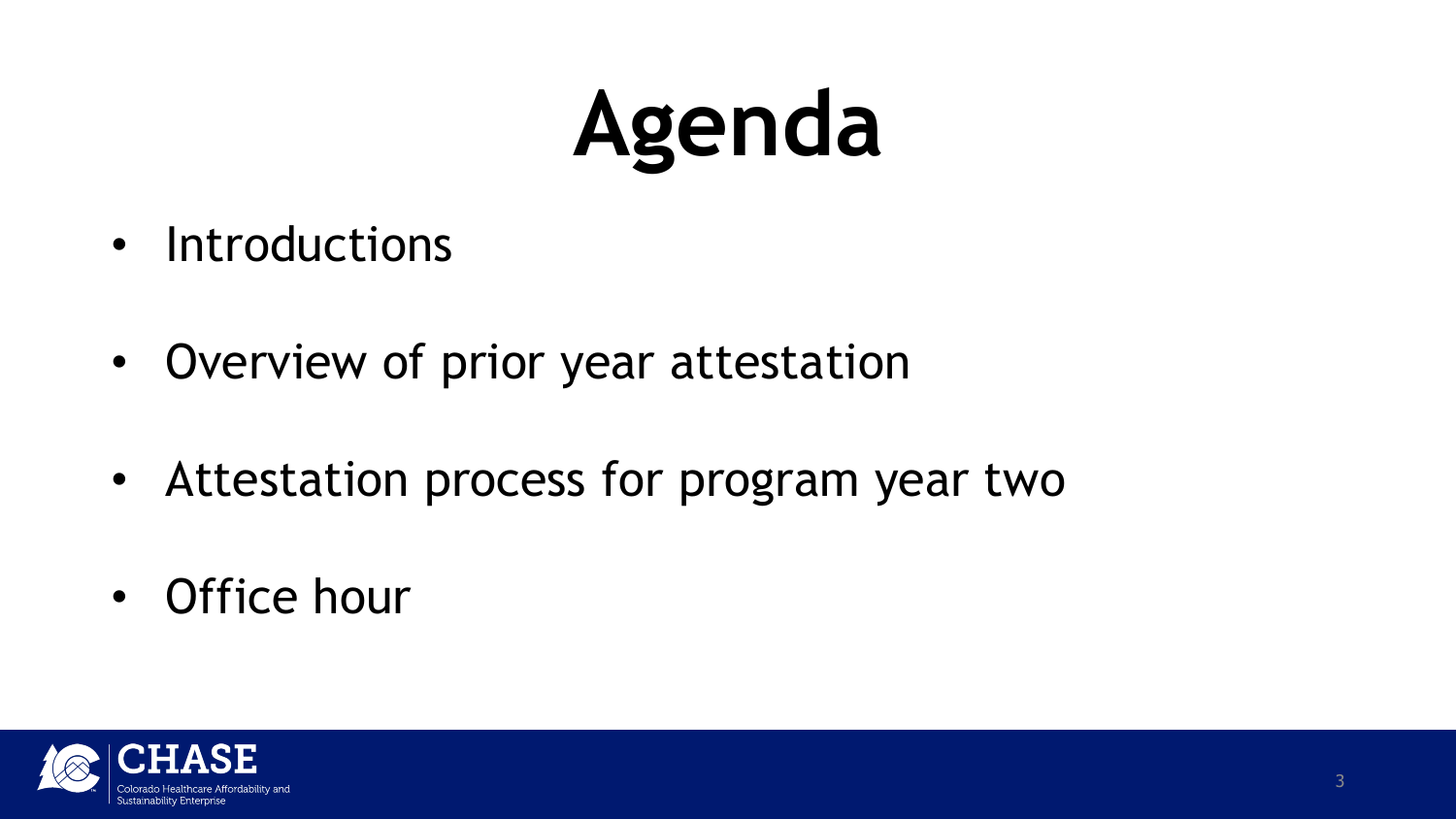### **Introductions**

- Riley De Valois [riley.devalois@state.co.us](mailto:riley.devalois@state.co.us) or 303-866-6621
- Representatives from 23 rural and critical access hospitals
- Questions can be sent to **[HCPF\\_RSF@state.co.us](mailto:HCPF_RSF@state.co.us)**

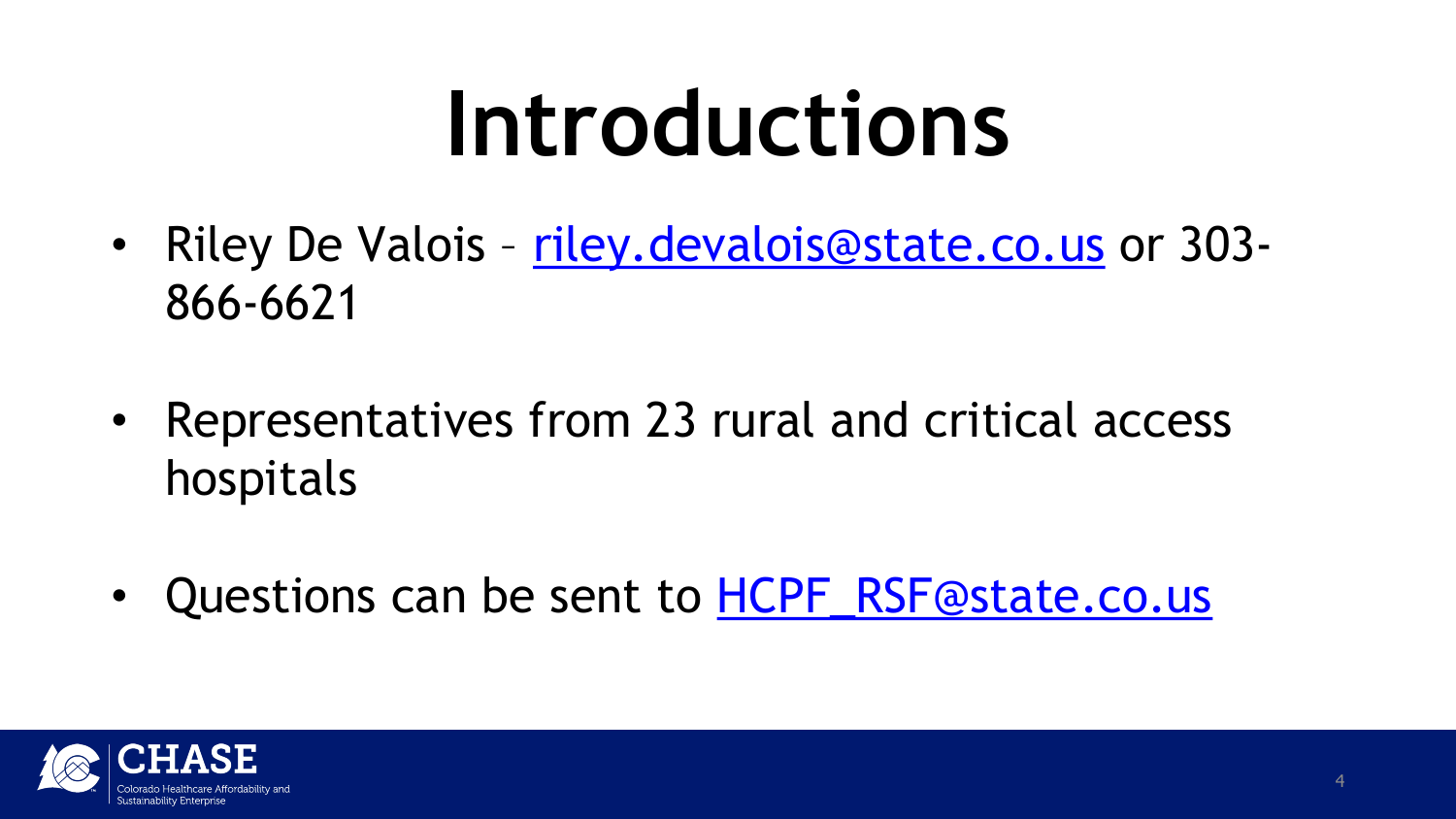# **Eligibility Criteria**

- 23 eligible hospitals in the state
- Rural or critical access
- Low revenue or low fund balance criteria

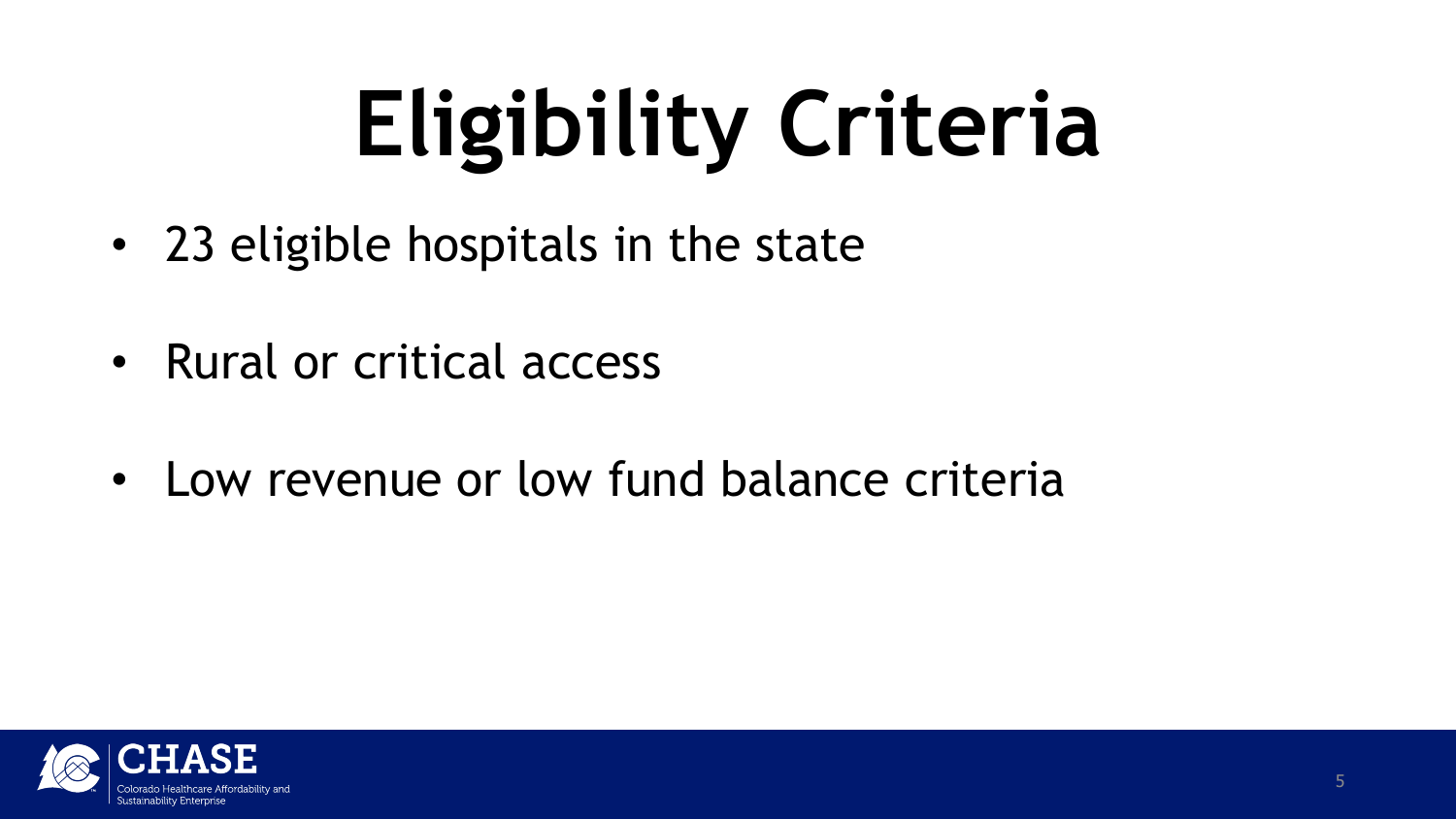## **Prior Year Attestation**

- Submitted in January 2021 with opportunity for feedback after that date
- All 23 hospitals were approved in February 2021

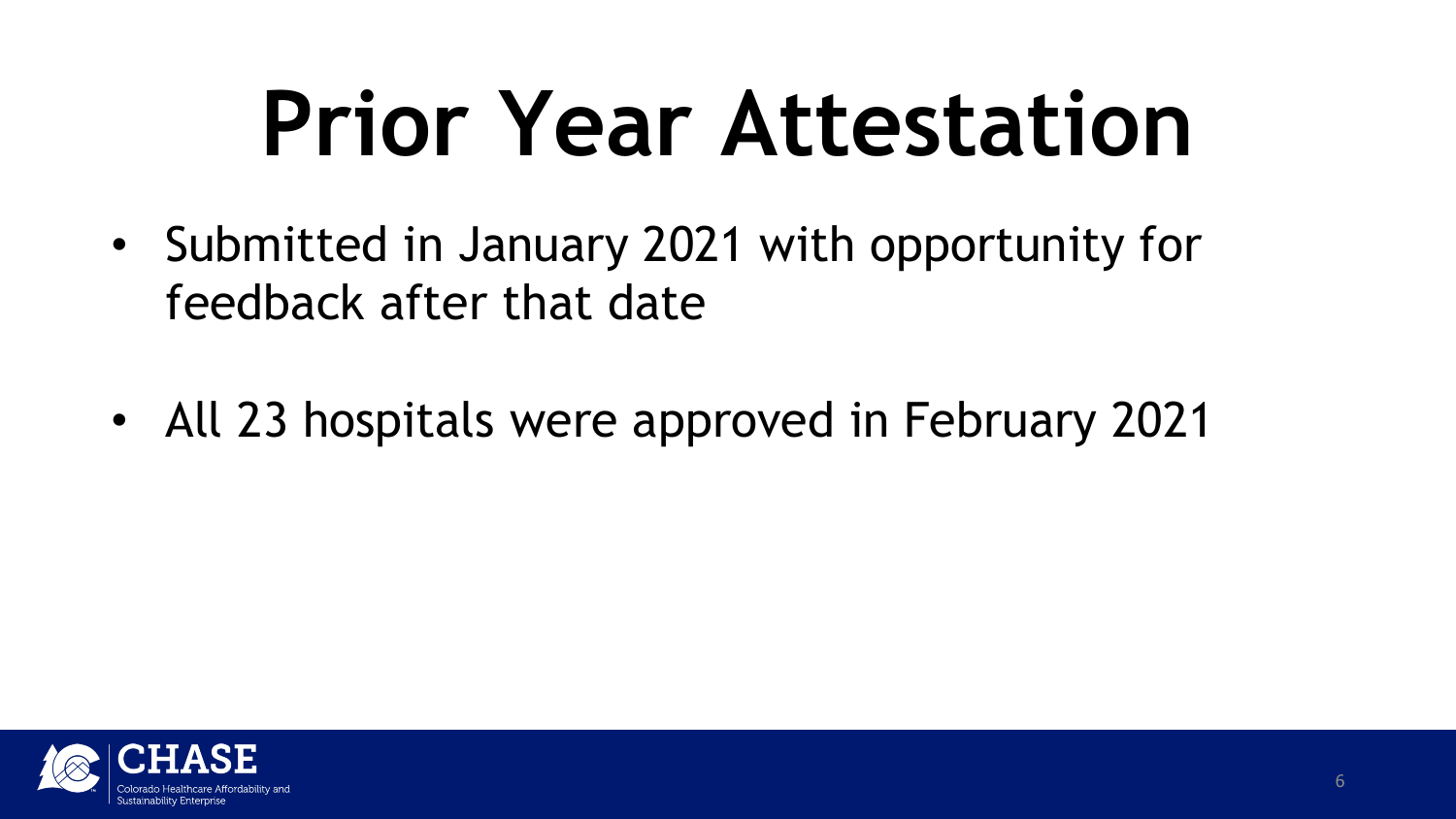# **Use of Funding**

- Improving or increasing technical capacity
- Transformation capital to operationalize strategic plan
- Investing in value-based organizational improvements

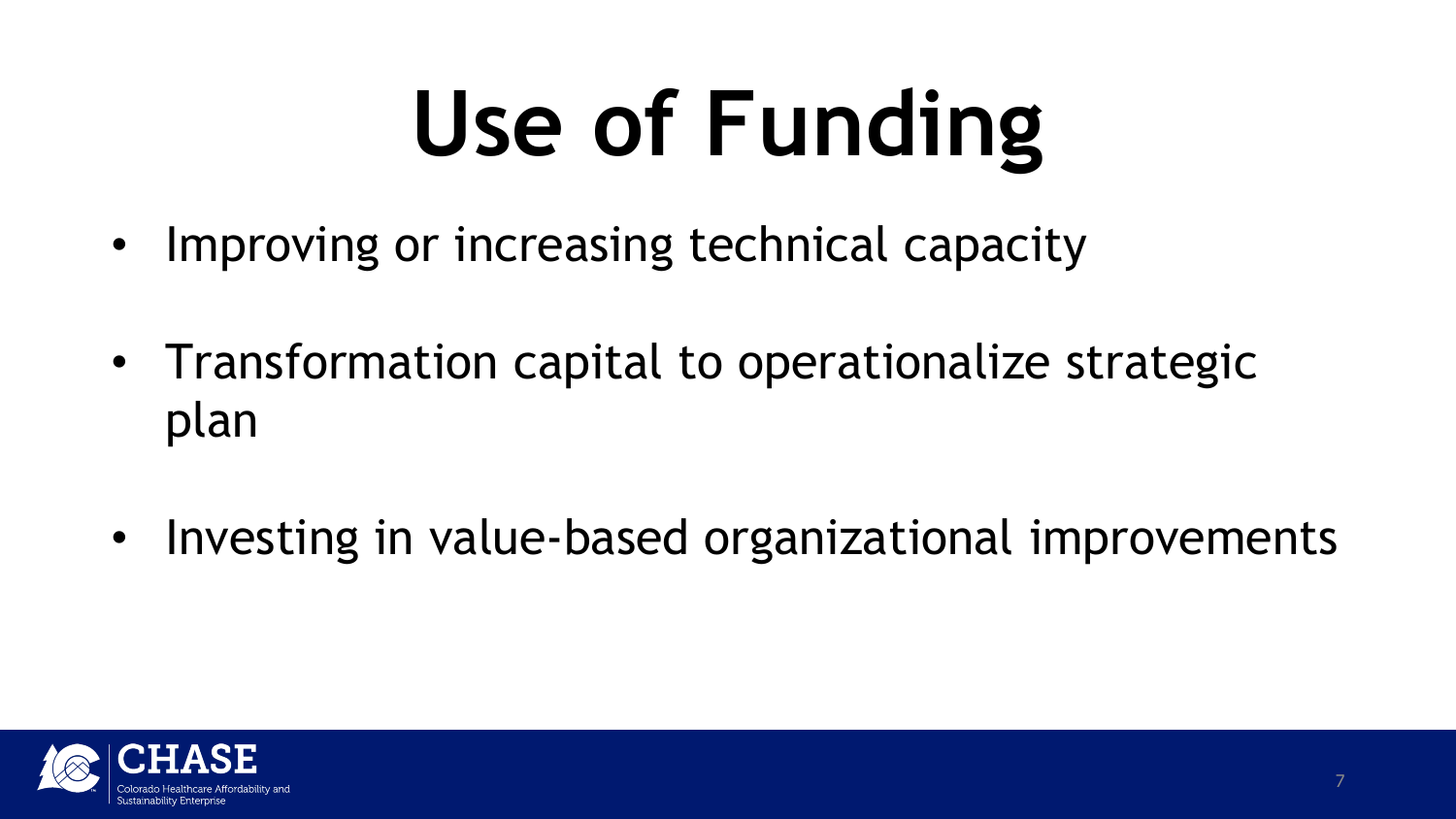#### **Timeline**

**Rural Support Supplemental Payment Summary by Program Year**

| Program<br><b>Year</b> | Period              | <b>Disbursement</b>      | <b>Total Amount (per</b><br>Program Year) | Per Hospital (per<br>Program Year) |
|------------------------|---------------------|--------------------------|-------------------------------------------|------------------------------------|
| PY <sub>1</sub>        | 10/2021 - 09/2022   | 08/2021 and 09/2021      | \$12 million                              | \$521,739                          |
| PY <sub>2</sub>        | $10/2022 - 09/2023$ | Monthly Starting 10/2021 | \$12 million                              | \$521,739                          |
| PY3                    | $10/2023 - 09/2024$ | Monthly starting 10/2022 | \$12 million                              | \$521,739                          |
| PY4                    | $10/2024 - 09/2025$ | Monthly starting 10/2023 | \$12 million                              | \$521,739                          |
| PY5                    | $10/2025 - 09/2026$ | Monthly starting 10/2024 | \$12 million                              | \$521,739                          |

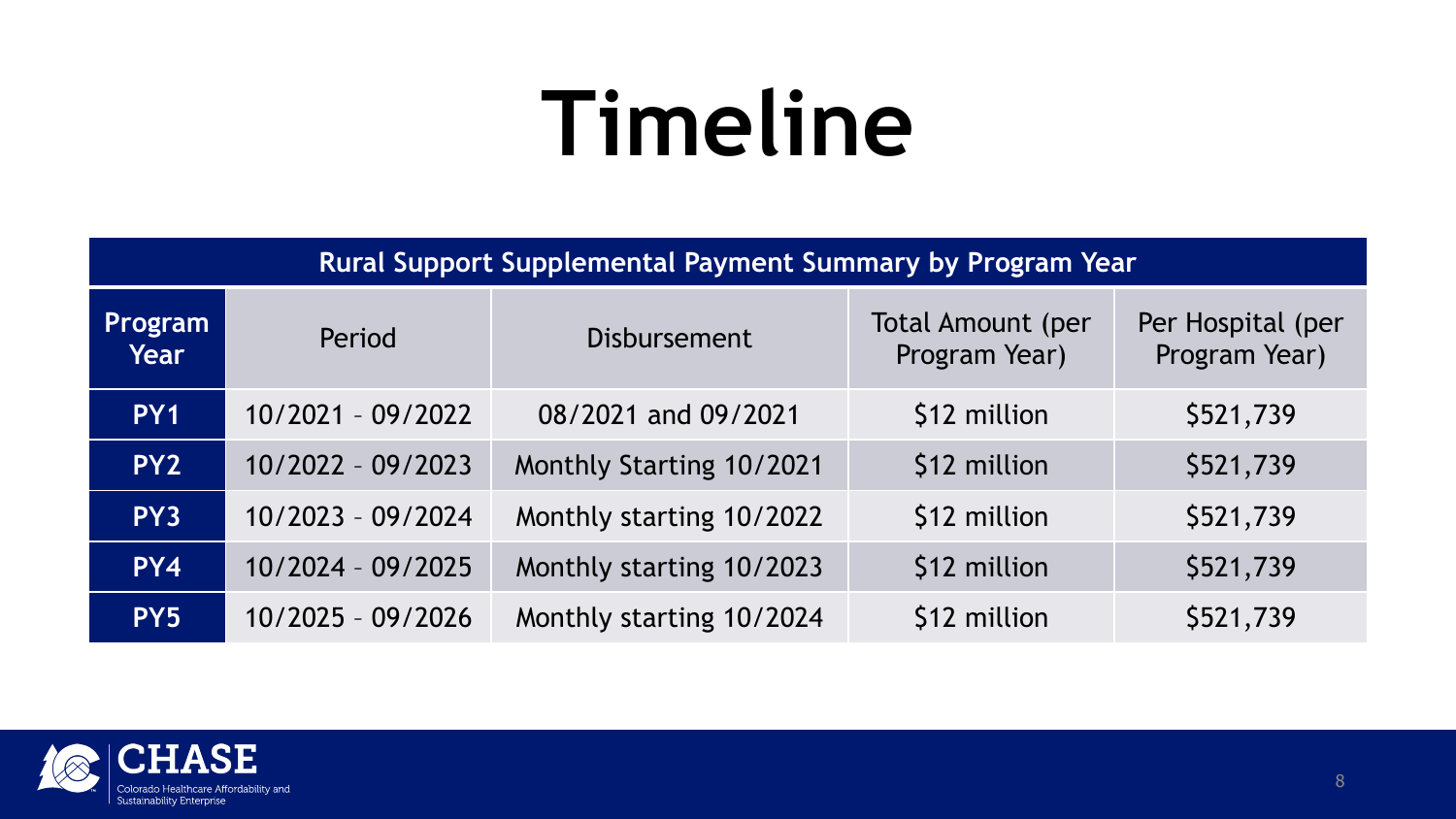## **Current Year Attestation**

- Similar to prior year
- New questions concerning how the funding was utilized for program year 1
- Do any changes need to be made to the priorities identified?

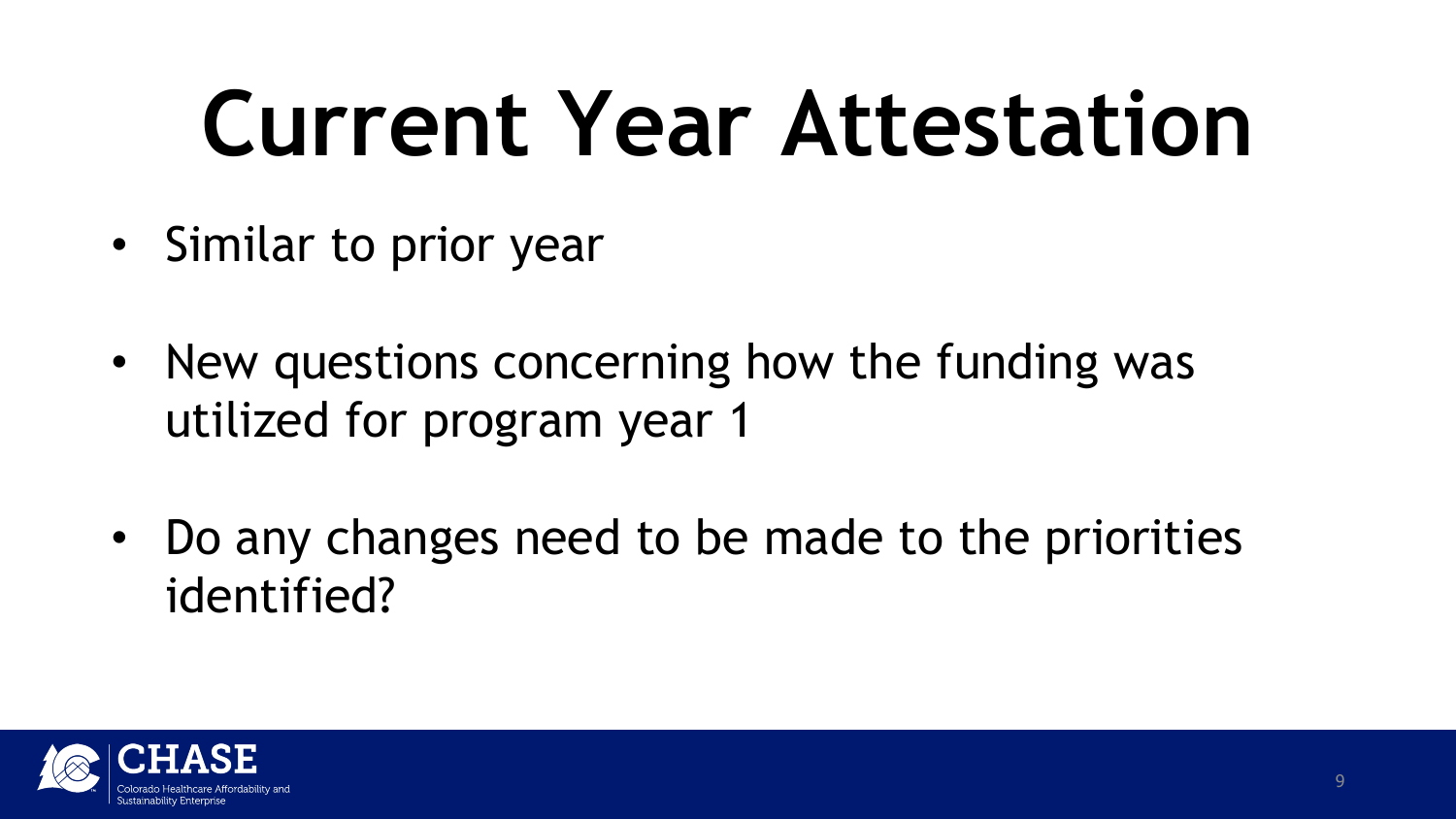### **Due Dates**

- Program Year 2 attestation is due Friday, August 5, 2022
- This will ideally allow enough time into program year 1 to answer questions concerning the use of the funding

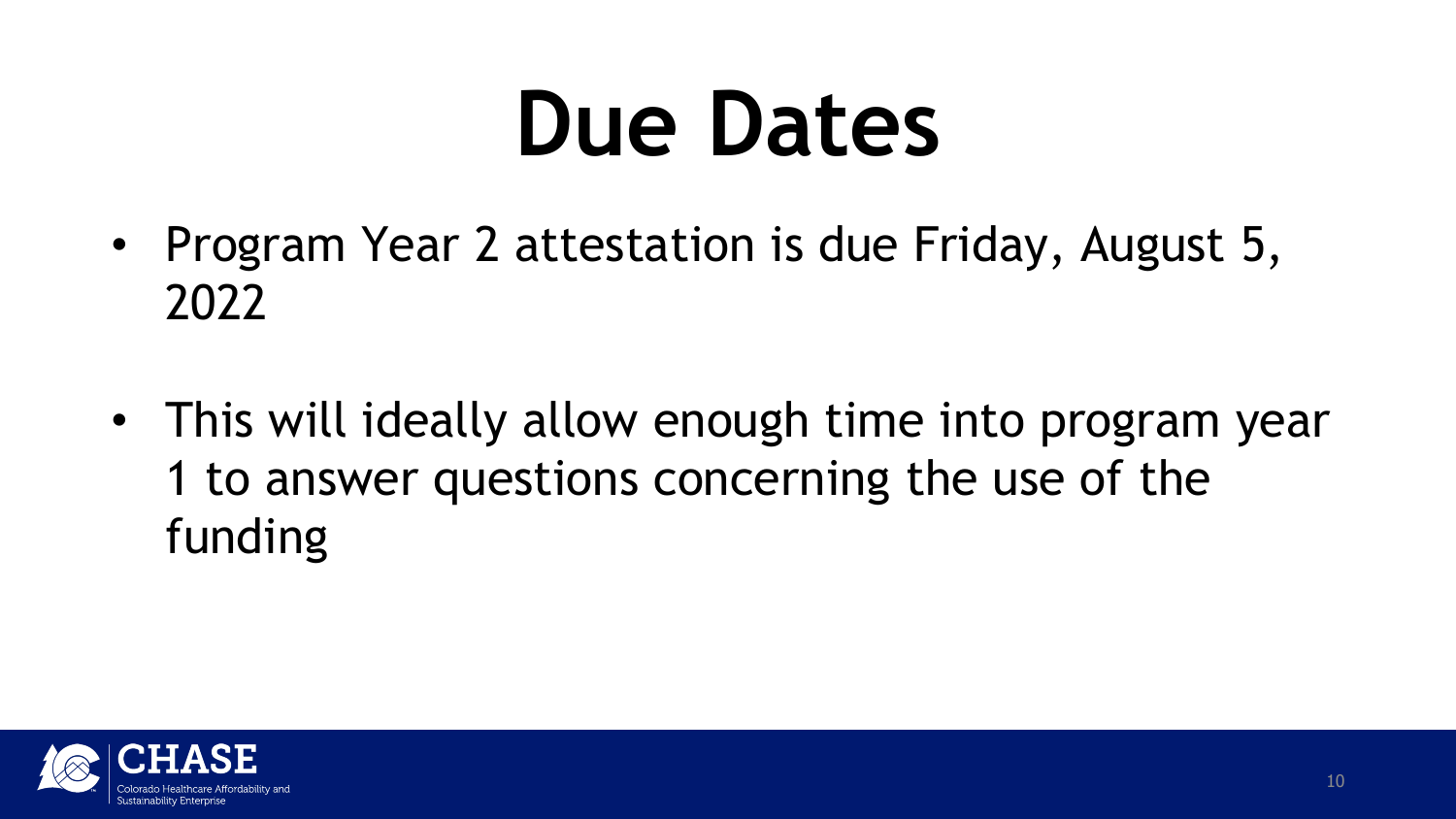## **Questions?**

• Remaining time to be used an office hour to answer any questions specific to your hospital or about the program as a whole